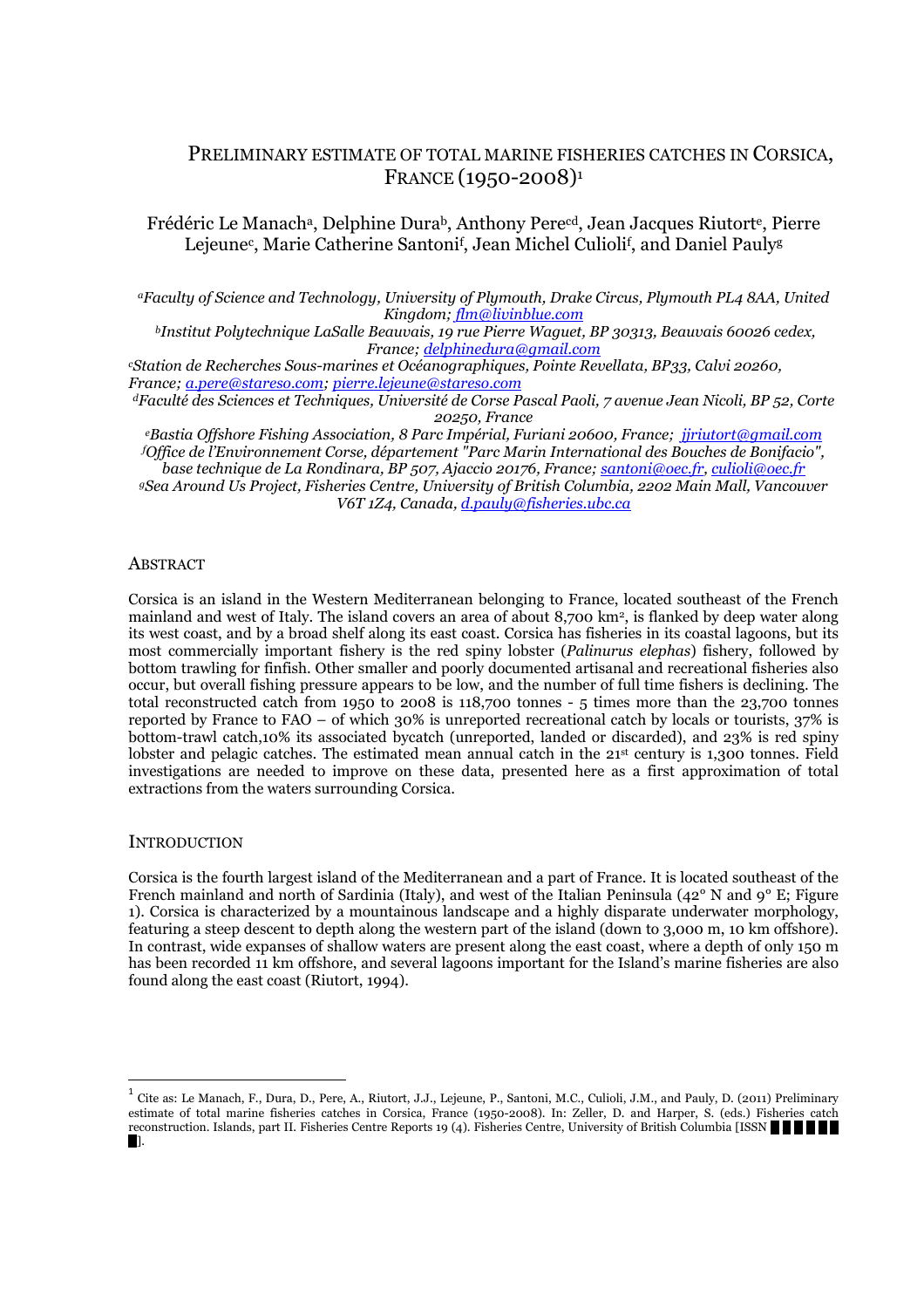Corsican waters host numerous fish and invertebrate species (de Caraffa, 1929; Miniconi, 1989, 2001) and valuable habitats (e.g., meadows of seagrass *Posidonia oceanica*), of which most are protected under European Commission directives or national legislations (Anon., 1975; 1979, 1981, 1987, 1992, 1994, 1999) (Figure 1). The *Réserve Naturelle des Bouches de Bonifacio* is the largest marine protected area (MPA) of metropolitan France, covering approximately 800 km² (Figure 1), including a 13 km² no-take zone and 130 km² with restricted fisheries activities. Regulations and monitoring seem to be effective, as increasing catches have been reported in and around this MPA (Santoni and Culioli, unpub. data)

Since the 1950s, tourists have been attracted to Corsica for its natural beauty and pristine habitats, and the tourist population currently reaches 3 million per year (Anon., 2010), with a resident Corsican population of less than 300,000. The tourism industry has a major impact on seafood consumption and hence on marine resources, as already highlighted in the 1960s by Maurin (1965). Currently,<br>numerous hotels and/or charter numerous hotels and/or charter companies offer recreational fishing opportunities, separate or in combination consumption of local seafood.

Despite its potential attractiveness for fishers, the waters around Corsica have never experienced heavy industrial fishing pressure, and the history of Corsican resource extraction was shaped more by land-based than maritime activities. Therefore, there is almost no export of



**Figure 1:** Map of Corsica and its territorial waters (solid black line). Marine Protected Areas (blue areas and grey solid dots) are designated at a state level and aim to protect both habitats and wildlife by controlling, or even excluding human activities (no-take zones). Natura2000 zones (blue stripes) are designated at a European level and aim to protect both habitats and wildlife, without excluding human activities. The level of protection in the Natura2000 zones is lower than for MPAs. Source: www.affaires-maritimes.mediterranee.equipement.gouv.fr

seafood out of Corsica, and a substantial fraction of the seafood consumed locally by Corsicans is imported from the French mainland or other Mediterranean countries. Currently, the number of professional fishers is declining, and Corsica likely experiences the lowest professional fishing pressure in the Mediterranean Sea (Relini *et al.*, 1999). As a consequence, fisheries have generally not received much attention, and quantitative analyses of fisheries are scarce, except for the high-profile fishery for red spiny lobster (*Palinurus elephas*) (Pere *et al.*, 2007; Pere *et al.*, 2010) and for MPA fisheries (Rigo, 2000; Santoni, 2002; Mouillot *et al.*, 2007; Rocklin *et al.*, 2009).

Corsica - via France - has only supplied fisheries statistics to the Food and Agriculture Organization (FAO) of the United Nations since 1970. This study therefore aims to reconstruct Corsican fisheries catches back to 1950, while ensuring that all extractions due to fishing are considered, following the catch reconstruction approach of Zeller and Pauly (2007). Like most countries in the Mediterranean, France has not declared a formal Exclusive Economic Zones for its Mediterranean coast (EEZ; Anon., 1976; Santoni, 2002; Cacaud, 2005). Official data (FAO, 2009) and other sources of information therefore as a basis for this study, in order to produce a more likely estimate of historical catches for the period 1950 to 2008 in Corsican territorial waters (or equivalent).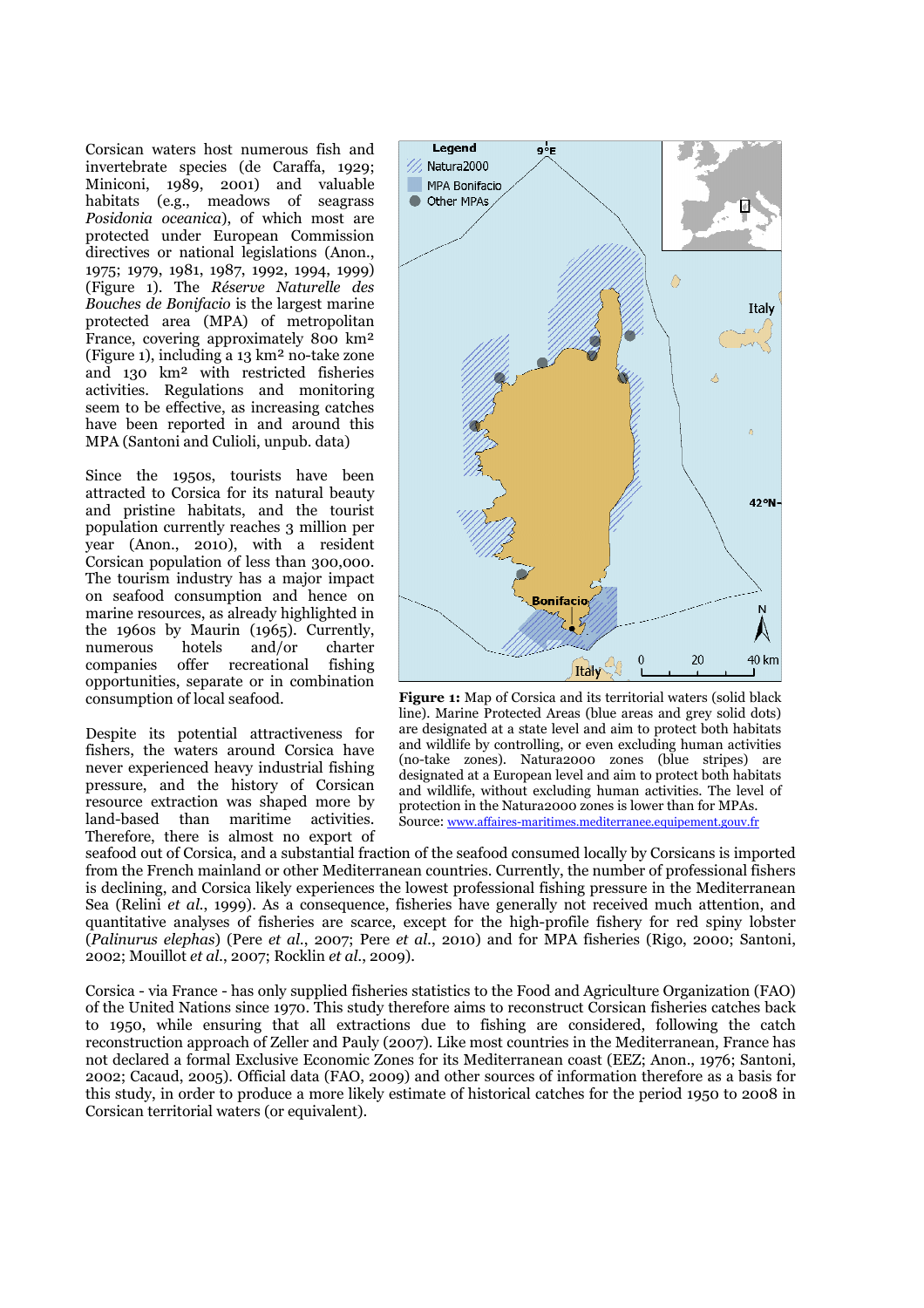#### MATERIALS AND METHODS

Baseline data were extracted from the General Fisheries Commission for the Mediterranean (GFCM) section of the FAO FishStat database (FAO, 2009). As Corsica is remote from the French mainland, we assumed that all catches reported by France within the 'Sardinia' FAO fishing area (Division 37.1.3) were Corsican. A bibliographical review of all Corsican fisheries was done to identify the 'anchor points' required for inferences on historical catches back to 1950 (Zeller and Pauly, 2007). Data sources included peer-reviewed scientific articles, reports by local institutions, theses and other unpublished accounts, and local expert knowledge.

## *Total Corsican population*

Population statistics were extracted from the National Institute of Statistics and Economic Studies (INSEE, http://www.insee.fr/fr/themes/theme.asp?theme=2&sous\_theme=1&nivgeo=6&type=3 [accessed: October 15, 2010]). Population data were used here to indirectly estimate total catches by local residents (see 'recreational fisheries: residents and tourists' sub-section; Figure 2a).

### *Fishers and fishing vessels in Corsica*

The time-series of the population of fishers was obtained from Riutort (1994), and linear interpolations were applied between anchor points for years without data (Figure 2b). The number of fishers after the last anchor point (1993) was calculated by applying the trend in the number of fishers per vessel during the period 1950-1993 to the number of vessels for the period 1994-2008. It is worth noting that these vessels are usually smaller than 15 m, and operate close to shore (Miniconi, 1994; Rigo, 2000; Santoni, 2002). The fishing industry in Corsica is therefore more artisanal than industrial, with small vessels, short periods at sea, and a small supply chain. The two time-series in Figure 2b were used to estimate bottomtrawl catches for the 1950-1970 period (see 'artisanal demersal fishery' sub-section).



**Figure 2.** Basic statistics on Corsica: a) total resident Corsican population and b) trends in the number of fishers and vessels in Corsica. Anchor points are represented by closed circles.

### *Lobster fishery*

Red spiny lobster (*Palinurus elephas*) is mainly exploited along the west coast of Corsica, where the preferred hard-bottom habitats are found. The fishery for lobster is relatively small, and vessels stay close to the coast, fishing at depths not exceeding 200 m (Marin, 1987). The fishery was profitable very early on (de Caraffa, 1929), but it is not well documented. Thus, official catch data are deemed inaccurate, and could in the best case only indicate reflect trends (Marin, 1987). Here, we attempt to re-estimate lobster catches for the entire 1950-2008 period using various sources of information.

Statistics were extracted from the *Office de l'Environnement Corse* (2010) for the 1950-1983 period. The early values (1950s) are in accordance with catches at the beginning of the 20<sup>th</sup> century, i.e., around 300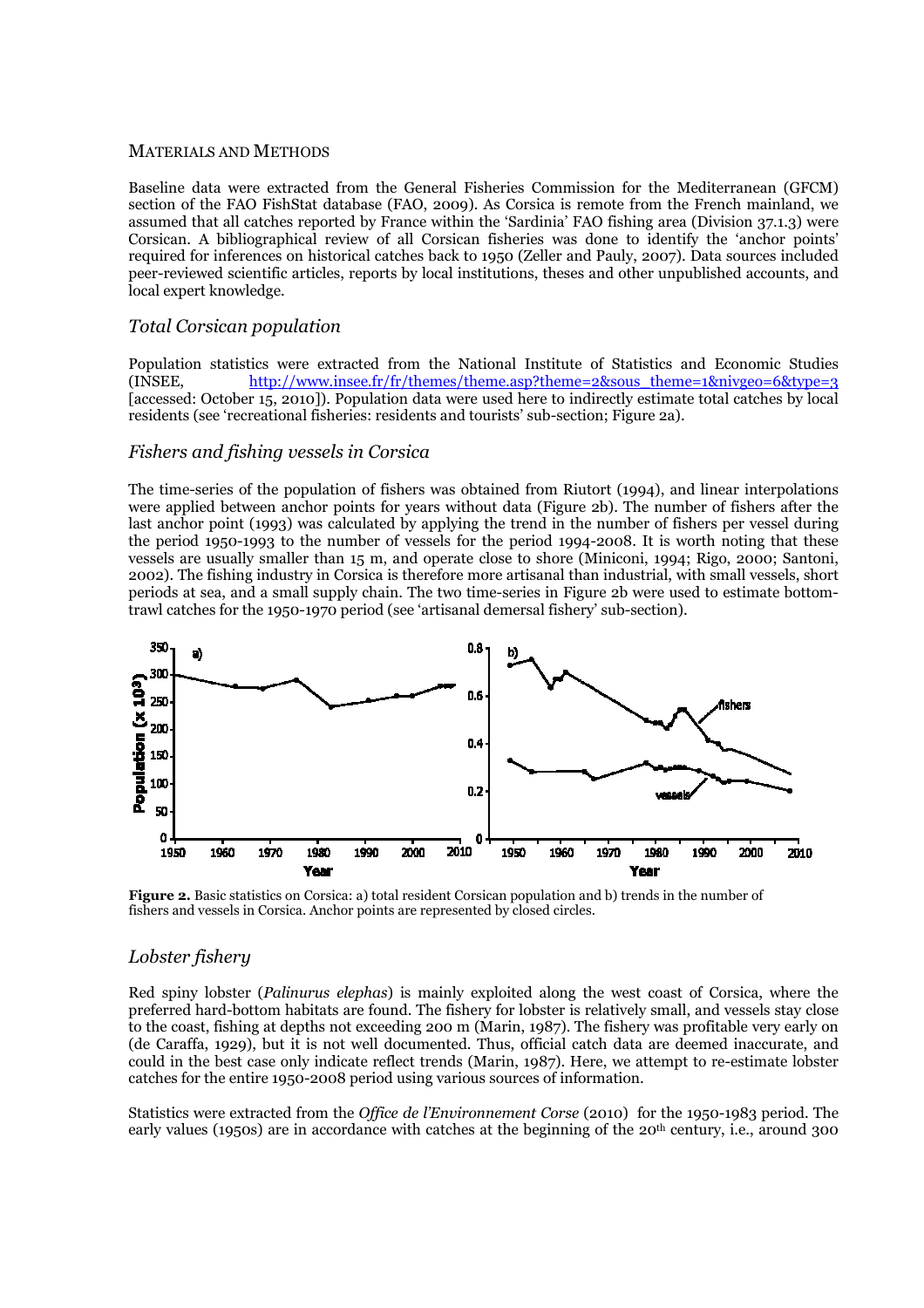tyear-1 (Doumenge, 1956). For the 1983-2008 period, values were extracted from studies by Riutort (1999), Marin (1987) and Pere *et al.* (2010).

Changes in gears had an influence on both catch per unit of effort (CPUE) and discard rates (nonmarketable lobsters). In the early 1960s, the traps in common use were replaced by trammelnets (Miniconi, 1989), which had higher CPUE, but also generated a higher discarding rate. Discards for traps were estimated to be about 5% during the 1950-1964 period (Riutort, unpub. data). During the 1965-1980 period, fishers were using trammelnets for short trips, and a discard rate of 12.5% was therefore used (Riutort, unpub. data). For the 1981-1994 period, the mean value of 15.7% between the 1965-1980 period (12.5%) and the 1995-1999 period (20%) was used (Riutort, 1999; Pere *et al.*, 2010). For the 2000-2003 period, the same value of 12.5% was used. For the 2004-2007 period, Pere *et al.* (2010) estimated a discarding rate of 11.4%, which was also used for the year 2008.

It is worth noting here that two types of trammelnets are used in Corsica, to target either red spiny lobster (since the early 1960s) or demersal fish (since before 1950). Even when 'lobster trammelnets' are used, a considerable amount of bycatch is constituted of fish. Thus, 55% of total catch were fish species in 2008 (Santoni and Culioli, unpub. data). This bycatch of fish is retained and landed, and was included in the next sub-section (artisanal demersal fisheries).

### *Artisanal demersal fisheries*

Demersal species are caught in Corsican waters with two types of gears: trammelnets and bottom-trawlers. Trammelnets have been in use for demersal fish for a longtime (prior to 1950), while we assumed bottomtrawlers were introduced in the early 1950s (Riutort, 1994). Catches by trammelnets may represent 50% of total fish catches in the province of Bonifacio (Santoni and Culioli, unpub. data), and given that no other studies were available, we used this 50% ratio for the 1965-2008 time-period and the entire highland. Thus, the remaining 50% of demersal fish catches were treated as caught by bottom-trawlers as of 1965. For 1950, we set bottom-trawl fish catches as zero, and interpolated linearly to 1965. FishStat database contains data on demersal species for the period 1970-1992 only. In the absence of any alternative, we considered these data to be realistic. Indeed, none of the documents available on Corsican fisheries allowed us to make an independent estimate of the bottom-trawl and trammelnet fisheries catches.

Catches per fisher and catches per vessel (CPUE) for the period 1970-1992 were calculated by dividing catches of bottom-dwelling fish reported to FAO by the number of fishers or vessels (Figure 2b). CPUE for the 1950-1970 and 1993-2008 periods were then estimated by extrapolation of the trends of 1970-1992 CPUE time-series. The resulting CPUE data for the 1950-1970 and 1993-2008 periods were then multiplied by the number of fishers or vessels (Figure 2). Our estimate of total catch used the average values of these two catch time-series (one based on CPUE per fisher, one on CPUE per boat), which was then split evenly to create the two bottom-trawl and trammelnets components.

#### Trammelnet fishery

The taxonomic breakdown of trammelnet commercial species in the Bonifacio MPA (Figure 1) was studied by Mouillot *et al.* (2007) from 2000 to 2006. Given that there were no other studies available that included a taxonomic breakdown, we assumed that the percentage of each species remained the same for the entire 1950-2008 time-period, and were similar for the entire island.

A recent study concluded that trammelnet discards were representing approximately 10% of total catches, in the MPA of Bonifacio (Rocklin *et al.*, 2009). These discards are composed of damaged, non-marketable fish. We used this study to estimate the taxonomic breakdown of these discards.

#### Bottom-trawl fishery

We assumed that the species composition of landed bottom-trawl catches were similar to the trammelnet fishery. To estimate the bycatch by the artisanal bottom-trawl fishery, we used a bycatch rate of 40%, given by Machias *et al.* (2001) and Sanchez *et al.* (2004) for geographically close and similar fisheries. The MEDITS database (Bertrand *et al.*, 1998) - 2009 update - was used to estimate the bycatch taxonomic breakdown. We assumed that non-commercial species occurring in this database were bycatch species, e.g., *Spicara* spp., *Scyliorhinus* spp., *Raja* spp., *Micromesistius poutassou*, *Capros aper*. Furthermore, as fishers land a portion of non-targeted bycatch, notably for their personal consumption and *soupe de roche*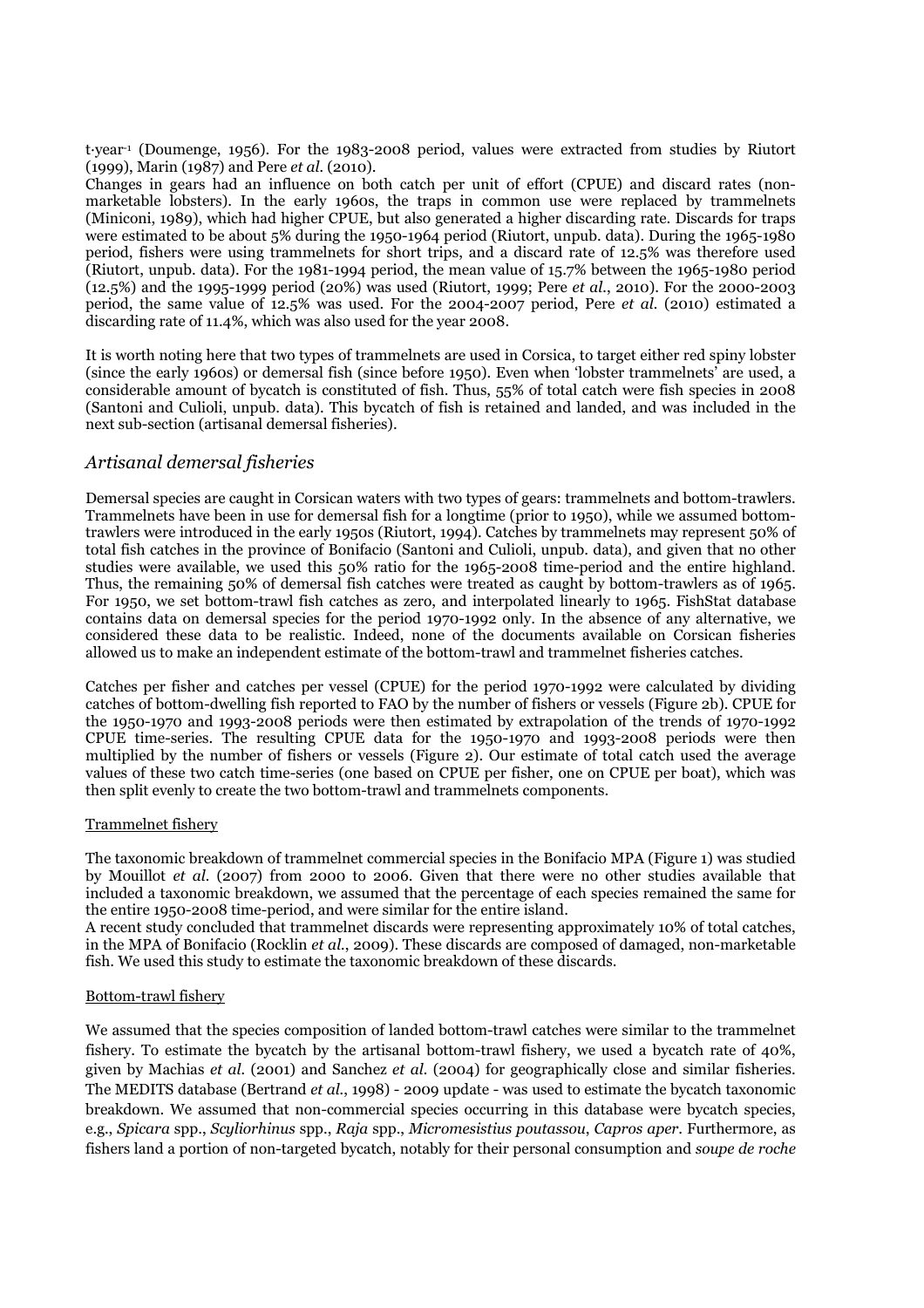('rockfish soup'), we conservatively assumed that 20% of the bycatch was landed, but unreported, and that the remainder (80%) was discarded.

## *Recreational fisheries: residents and tourists*

To estimate recreational catches by Corsicans, we used a 'Fermi solution', i.e., an approach pioneered by the physicist Enrico Fermi, to estimate unknown quantities from limited data (von Baeyer, 1993; Pauly, 2010). Thus, based on local knowledge (Culioli, pers. obs.; Riutort, pers. obs.), we estimated three anchor points, for 1950, 1980 and 2008. For 1980, we assumed that 30% of the total population, i.e., 76,000 out of 255,000 inhabitants, was potentially recreational fishers. Of these potential fishers, we assumed that 15% of them were actually fishers, and that they were on average fishing once a month, with yields of 4 kg per trip. For 2008, we used the same assumption that 30% of the total population, i.e., 84,000 out of 280,000 inhabitants, was potentially recreational fishers, but that the proportion of actual fishers increased to 25%. As local residents report that there are less fish now than in the 1980s, we assumed that fishers currently fish on average only 10 times a year, with yields of 1 kg per trip. For 1950, we assumed a stable CPUE and fishing effort compared to 1980, and derived total catches from the total population size.

Similarly, our estimate of recreational catches by tourists was based on the annual number of tourists, and assuming that sport fishing became more attractive in the 1990s. We conservatively assumed that 5% of tourists were catching on average 1 kg vear<sup>-1</sup> for the 1950-1990 period, and that 8% of tourists were catching on average  $1.5$  kg year<sup>-1</sup> for the 1991-2008 period. Given that each tourist currently stays on average 10.3 days in Corsica, these assumptions seem reasonable (Anon., 2010).

## *Pelagic fisheries*

Three pelagic fisheries are taking place in Corsican waters. However, information is scarce and no studies enabled us to re-estimate their total catches. Therefore, we included data as provided to FAO in our total reconstruction (except for small pelagics – see below).

#### Swordfish

Swordfish (*Xiphias gladius*) started to be targeted by artisanal longliners in the 1980s (Regional Committee of Corsican Marine Fisheries, 2009; Riutort, unpub. data). However, as tonnages are likely small (15-20 t-vear<sup>-1</sup>; Riutort, unpub. data), it is possible that these catches are accounted for in official FAO statistics as 'marine fish nei' (FAO, 2009).

#### Small pelagics

Blue fish (e.g., sardines, anchovies, mackerels) are also fished along the Corsican coast. Several studies report substantial catches during the 1960s and 1970s in Corsica and along the French mainland (Maurin, 1965; Bonnet, 1973; Pichot and Aldebert, 1978). It is worth noting that FAO data include sardine statistics only for 1972-1976 and 2006; data for other years being either non-existent or unrealistically low. However, older Corsican residents remember very abundant sardine and anchovy catches during the 1950-1960s, most of which being exported to the mainland (Riutort, unpub. data). For the period 1950- 1971, we therefore used the average catches for the period 1972-1976, and kept the rest of the time-period unchanged.

#### Tuna

Maurin (1965) reports 100 tonnes of tuna caught in 1963 by Corsicans. However, he suggests that the tourism industry already accounted for a significant part of unreported catches, although he did not elaborate on this topic. Tuna may also be reported to FAO as 'marine fish nei', and annual catches are likely very low or up to 15 tonnes (Riutort, unpub. data).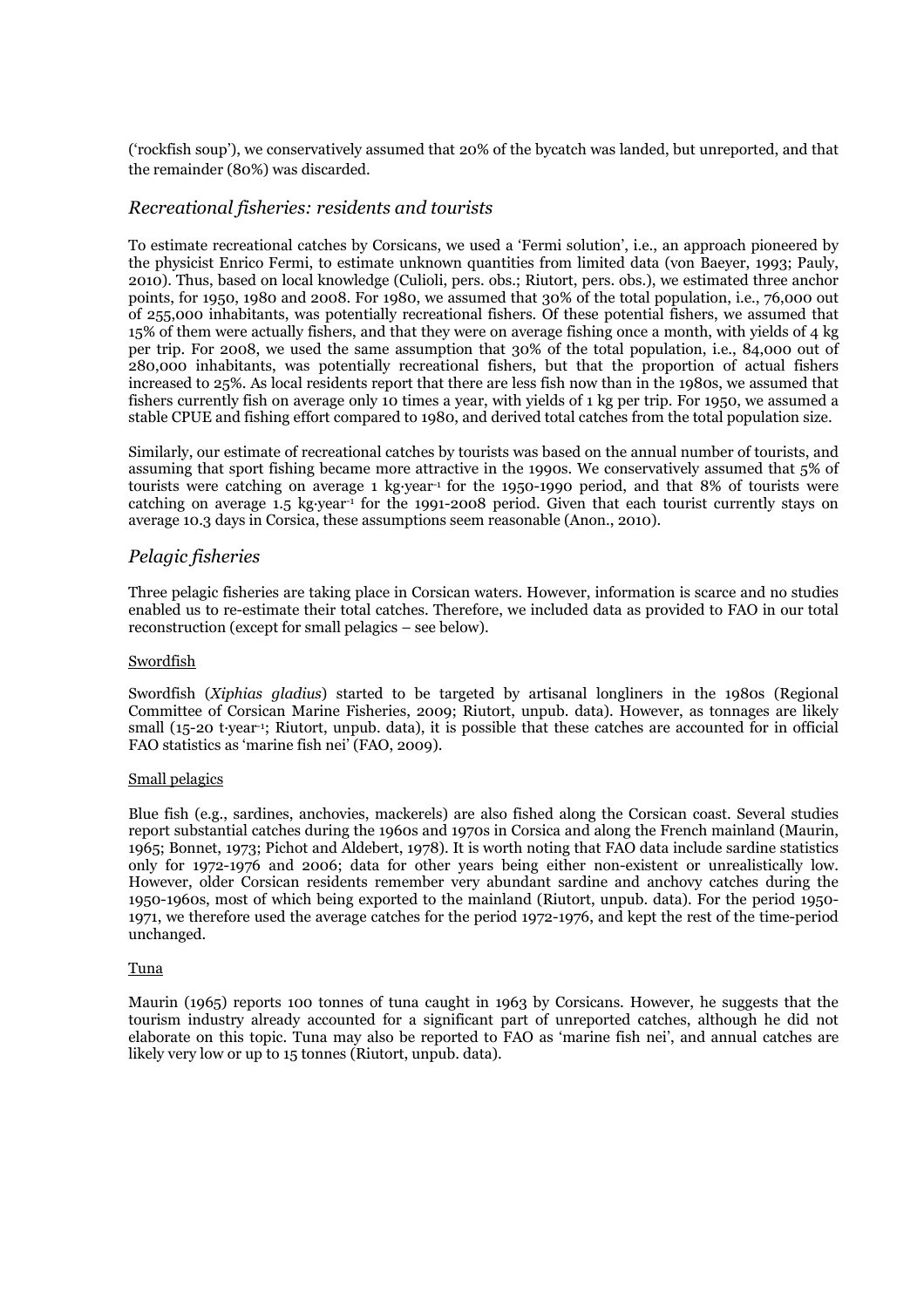#### RESULTS AND DISCUSSION

## *Lobster fishery*

As expected, our lobster catch reconstruction is very different from official statistics: our values are on average 16 times higher than data provided to FAO and show a very different pattern over time (Figure 3). Lobster catches decreased from 300 tyear<sup>-1</sup> in 1954 to 80 tyear<sup>-1</sup> for 1959-1960. Then, catches increased again to 300 tyear-1 by 1962. At this time, a new (unspecified) crash occurred and catches dropped to 100 tonnes annually, staying at that level until the late 1970s. By 1984, catches increased to 250 tyear-1. Since then, catches have been decreasing, reaching 80 tyear-1 by the early 2000s. However, it is worth noting that catches currently seem to be increasing. Overall, the evolution of the number of fishers and vessels (Figure 2b), and lobster catches (Figure 3) show a similar pattern, which confirms that this fishery is of great importance in Corsica and largely accounts for much of the fishing pressure. Indeed, decreasing catches and therefore revenue are likely to result in decreased fishing intensity.

Fluctuations in lobster catches may be partly explained by new policies and gear modifications, along with biological features (e.g., larval migration; Pere *et al.*, 2011). The first crash in the 1950s likely resulted from increasing fishing pressure, and the following increase in catches is likely the result of a gear change from traps to trammelnets, which increased the CPUE. In 1968, policy-makers decided to close the lobster fishery between the 1st of October and 28th of February each year, which probably played a significant role in the stabilization of catches during the 1970s. Finally, new vessels were introduced in the early 1980s and were responsible for increased fishing effort. This increase is likely to have contributed to the increase in



**Figure 3:** Reconstructed catches of lobsters and associated discards for Corsica, 1950-2008. The dotted line represents official lobster landings data supplied to FAO.

catches until 1984, and then to the decrease in catches observed until the mid-2000s.

In the late 1970s, nine small marine protected areas (some of them no longer existing; Figure 1) were created, which also possibly led to the catch increases in the late 1970s early 1980s (Figure 3). The current decrease, which started around 1984, may be due to several factors, such as the decreasing number of fishers, or increasing fishing effort. It seems there is an increase in catches during the last few years. Such an increase could be due to biological parameters (e.g., larval migration), but no data were available to confirm this assumption.

### *Artisanal demersal fishery*

Demersal catches totaled an estimated 56,500 tonnes, compared to only 18,800 tonnes reported to FAO (Figure 4). Catches fluctuated, but declined overall from approximately  $1,300$  t $\cdot$ year<sup>-1</sup> in 1950 to 500 tyear<sup>-1</sup> in the late 2000s. Bycatch followed a different trend, totaling 10,300 tonnes and peaking around  $250$  t-year<sup>1</sup> in the 1980s due to the increasing number of trawlers. Bycatch amounts in the 1950s and the 2000s are similar, slightly above 100  $t$ ·year<sup>-1</sup> (Figure 4).

Unlike our reconstruction for the lobster fishery (above), the reconstruction of



**Figure 4:** Reconstructed catches and associated bycatch (landed and discarded) for the demersal finfish fishery by the two main gears (trammelnet and bottom-trawler) in Corsica, 1950-2008. The dotted line represents official landings data supplied to FAO.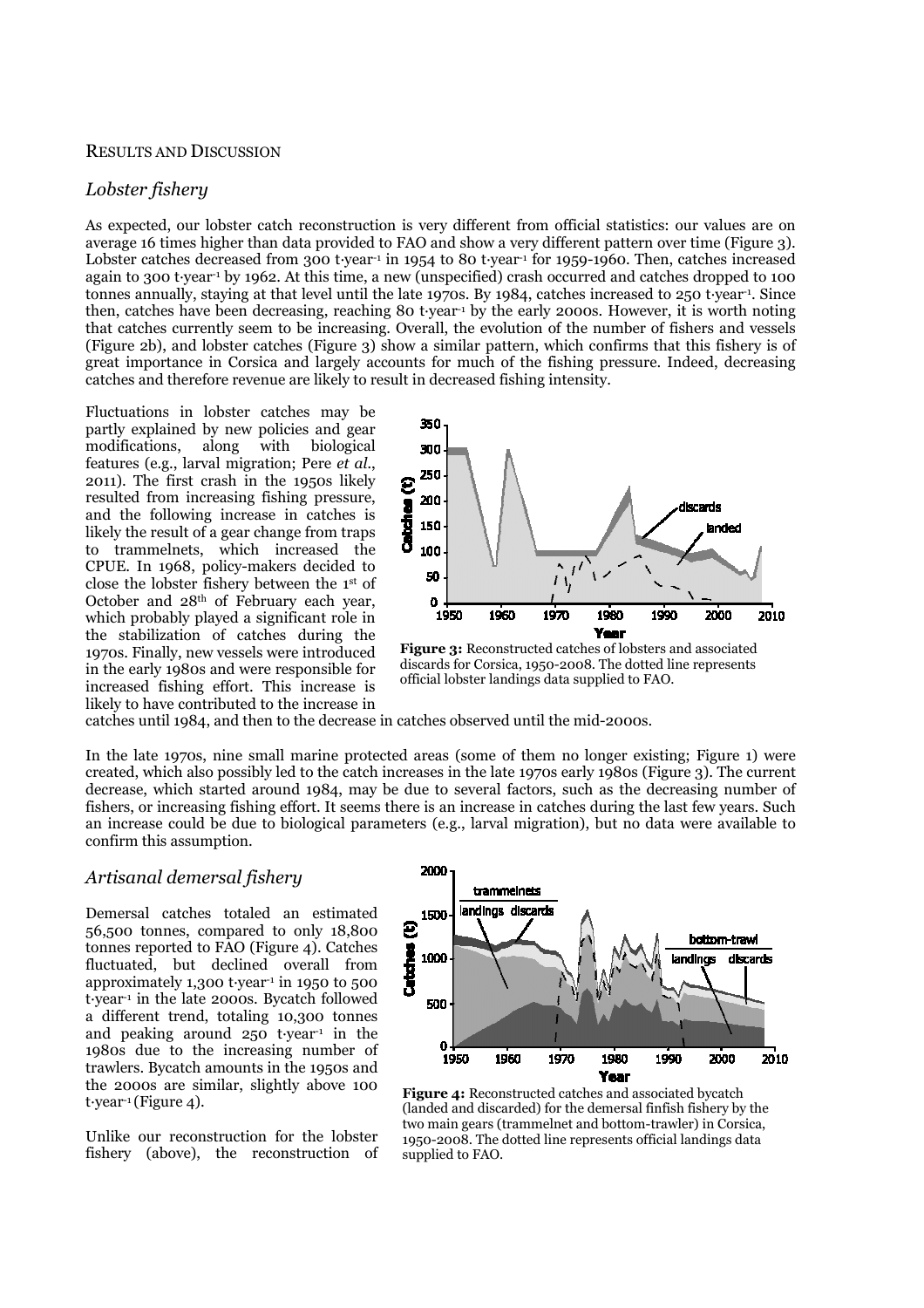artisanal bottom-trawl fishery catches were mainly based on official statistics. The main novelty in this result comes from the gaps in time-series supplied to FAO being filled in. Also, a significant part of total catches (18%) were previously unreported and are now reported as bycatch (either discarded or landed).

### *Recreational fisheries: residents and tourists*

Recreational fisheries were estimated to catch 35,150 tonnes, of which 80% was taken by local resident fishers, and 20% by tourists (Figure 5). These catches were previously not included in statistics provided to FAO.

Based on our assumptions, we estimated that local catches were the highest in 1950, with 612 tyear<sup>1</sup>, and then declined to 210 t. year<sup>-1</sup> by 2008 (Figure 5).

On the other hand, recreational catches by tourists were estimated to have increased during the last two decades, increasing from  $17$  t $\cdot$ year<sup>-1</sup> in 1950 to 360 t $\cdot$ year<sup>-1</sup> by 2008 (Figure 5).



**Figure 5:** Reconstructed catches by recreational fishers in Corsica, 1950-2008. Anchor points are indicated by closed circles.

# *Overall reconstruction*

Reconstructed total Corsican fisheries catches total over 118,700 tonnes since 1950, compared to only 23,700 tonnes reported to FAO by local fisheries authorities. Overall, total catches seem to be steadily decreasing from approximately 2,800 tyear<sup>-1</sup> in 1950 to 1,200 tyear<sup>-1</sup> by 2008, interrupted by a peak catch of over 3,000 tyear-1 in 1975 (Figure 6a and Appendix 1). This decrease seems linked to the decline in both fishers and vessel numbers, but also to declines in fish abundance along the Corsican coast.

Official statistics likely accounted for commercial (artisanal) fisheries only, that is, red spiny lobster and bottom-trawl fisheries. Recreational fisheries by Corsicans, or by tourists, were not considered by official authorities, contrarily to our study. Finally, we highlighted the existence of discards (for red lobster and bottom-trawl fisheries), which are generally not included in reported statistics (Zeller *et al.*, 2011).

This improved accounting of total catches (versus reported commercial landings) is also evident in the improved taxonomic accounting provided by our study (Figure 6b). Data reported by FAO on behalf of Corsica, besides being of poor quality, had also a poor taxonomic breakdown. Species present in these official data were indeed in random proportions, according to the local fisheries literature. In contrast, we have been able to assign catches to over 30 taxa, of which each had catches allocated in accordance to the literature (Figure 6b and Appendix 2).

This study provides an estimate of total fisheries catches in Corsican waters since 1950, and although some sectors such as the pelagic fisheries have not been dealt with in detail, two major conclusions emerge from our work: (1) historical events, changes in gear and emergence of new fisheries illustrate that, while assumed to be one of the areas of the Mediterranean with the lowest fishing pressure (Relini *et al.*, 1999), Corsican waters may be exposed to higher fishing pressure than previsously assumed; and (2) our results suggest that Corsicans seem to be much more involved in marine resource exploitation than it appears in the literature and in official statistics.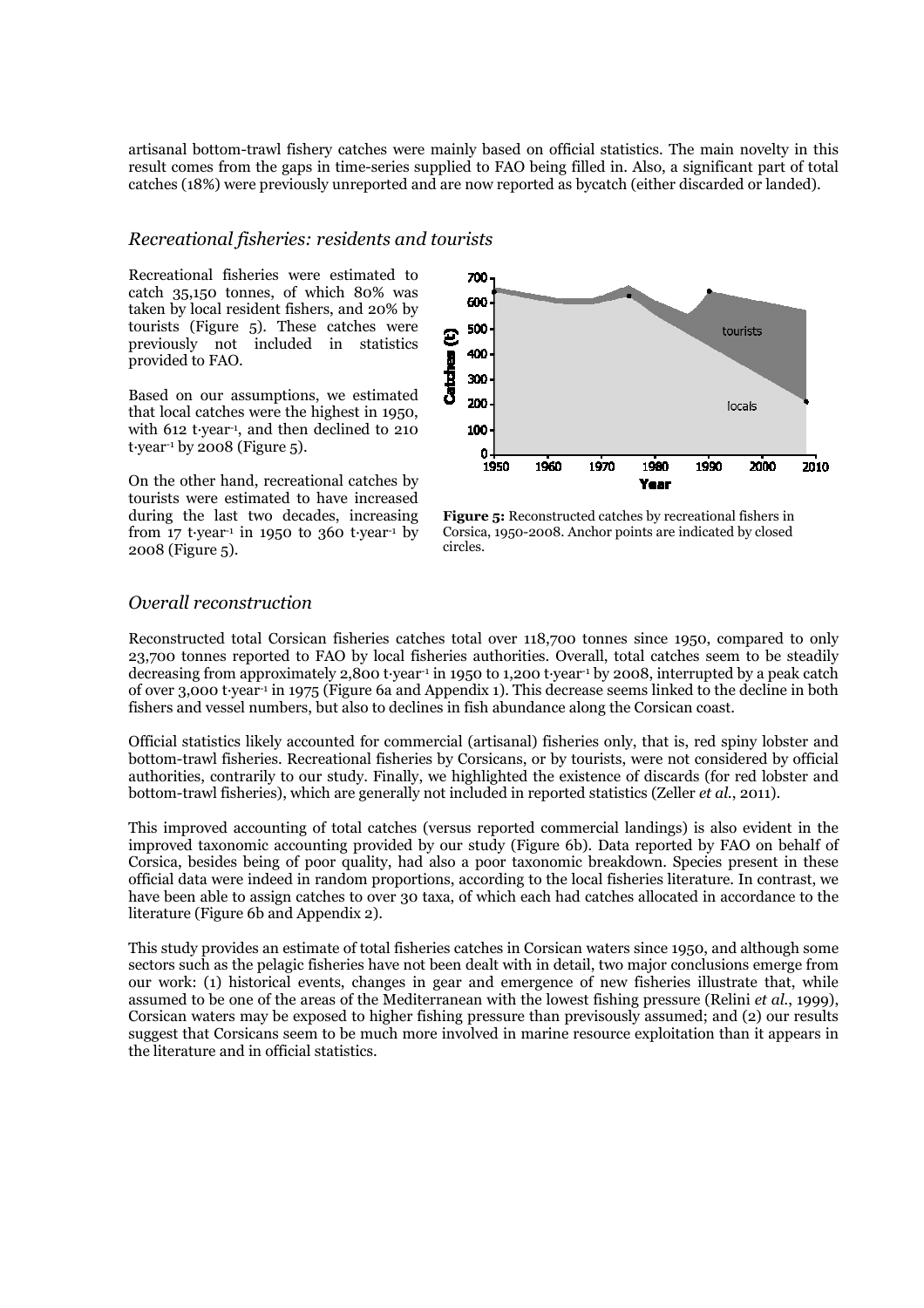

**Figure 6:** Catches in Corsican waters, showing a) reconstructed total catches versus landings data as supplied to FAO; and b) taxonomic breakdown (top 10 species) of reconstructed total catches in Corsica, 1950-2008. This 'others' grouping includes *Scorpaena scofa*, *Phycis* spp., *Pagellus*, spp., Labridae, *Serranus* spp., as well as other fish species of lower importance in term of percentage, and species of invertebrates.

#### ACKNOWLEDGEMENT

This study is a product of the *Sea Around Us* project, a scientific collaboration between the University of British Columbia and the Pew Environment Group. We would like to thank Jacques Bertrand (Ifremer) for information and knowledge sharing.

#### **REFERENCES**

- Anon. (1975) Décret n° 75-1128 du 9 décembre 1975 portant création de la réserve naturelle de Scandola (Corse). Journal Officiel de la République Française: 12612.
- Anon. (1976) Loi n°76-655 du 16 juillet 1976 relative à la zone économique au large des côtes du territoire de la république. Journal Officiel de la République Française: 4299.
- Anon. (1979) Council Directive 79/409/EEC of 2 April 1979 on the conservation of wild birds. Official Journal L 103: 001-0018.
- Anon. (1981) Décret n° 81-205 du 3 mars 1981 portant création, délimitation, réglementation et gestion (par le préfet) de la réserve naturelle des iles Cerbicale (Corse du Sud). Journal Officiel de la République Française: 704.
- Anon. (1987) Décret n° 87-494 du 29 juin 1987 portant création de la réserve naturelle des iles Finocchiarola (Haute Corse). Journal Officiel de la République Française: 7364.
- Anon. (1992) Council Directive 92/43/EEC of 21 May 1992 on the conservation of natural habitats and of wild fauna and flora. Official Journal L 206: 7.
- Anon. (1994) Décret n° 94-688 du 9 août 1994 portant création de la réserve naturelle de l'étang de Biguglia (Haute Corse). Journal Officiel de la République Française: 11770.
- Anon. (1999) Décret du 23 septembre 1999 portant création de la réserve naturelle des Bouches de Bonifacio (Corse du Sud). Journal Officiel de la République Française: 14243.

Anon. (2010) Résultats et enseignements de l'année touristique 2009. Agence du tourisme Corse.

- Bertrand, J.A., Gil de Sola, L., Papaconstantinou, C., Relini, G. and Souplet, A. (1998) An internation bottom trawl survey in the Mediterranean: the MEDITS programme. Actes de colloques IFREMER 26: 76-93.
- Bonnet, M. (1973) Les pêches maritimes sur le cotes françaises de la Méditerranée actualités, perspectives. Science et Pêche 222: 18.
- Cacaud, P. (2005) Fisheries laws and regulations in the Mediterranean: a comparative study. Studies and reviews 75. General Fisheries Commission for the Mediterranean. United Nations Food and Agriculture Organization (FAO), Rome (Italy), 40 p.
- de Caraffa, T. (1929) poissons de mer et la pêche sur les côtes de la Corse. Laffitte Reprints (1980), Marseille, 336 p.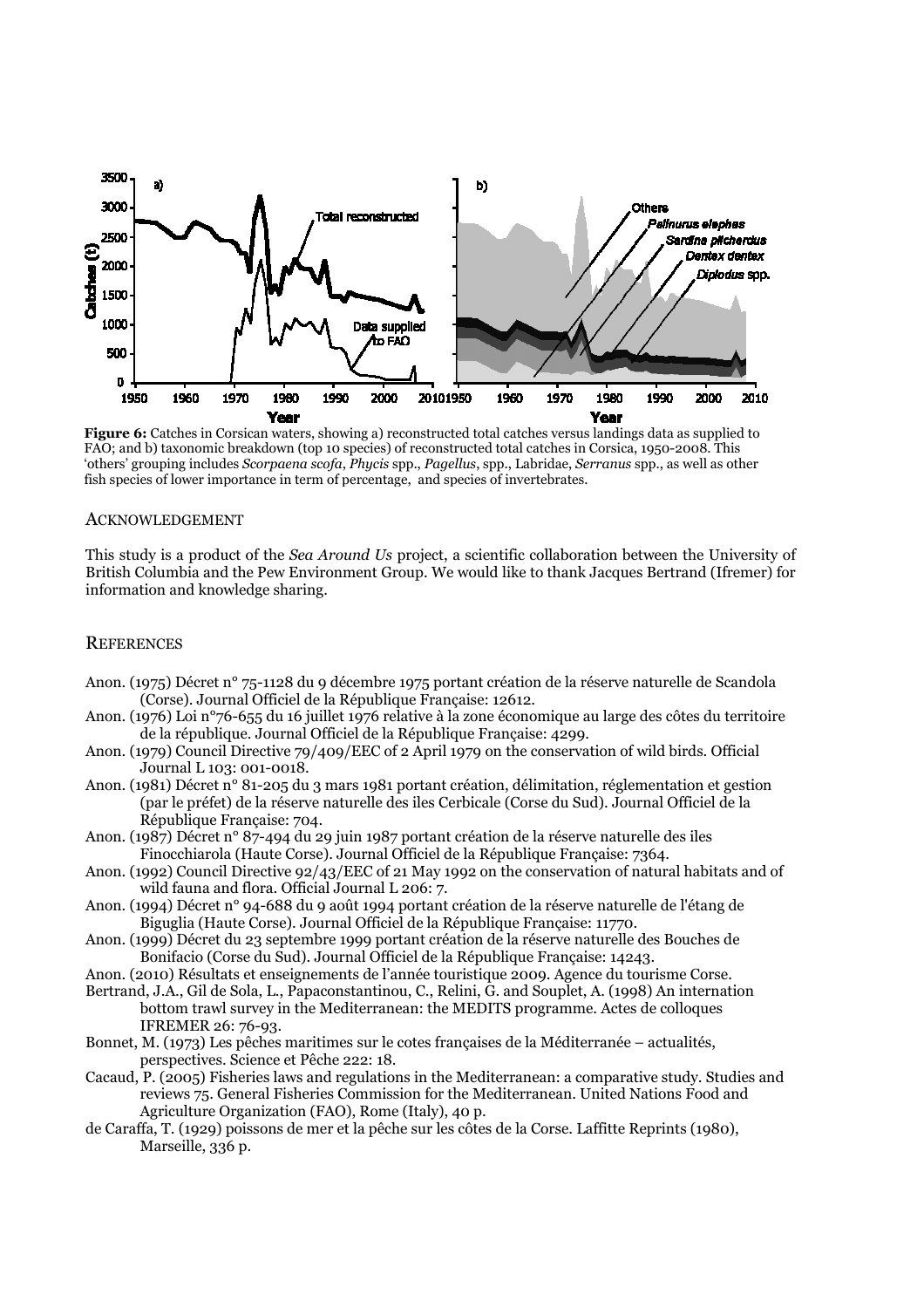- Doumenge, F. (1956) Problèmes d'équipement de la pêche en Corse. Bulletin de la Société Languedocienne de Géographie, 28(4).
- FAO (2009) FishStat Plus Universal software for fishery statistical time series. v2.3. United Nations Food and Agriculture Organization (FAO), Rome (Italy).
- Machias, A., Vassilopoulou, V., Vatsos, D., Bekas, P., Kallianiotis, A., Papaconstantinou, C. and Tsimenides, N. (2001) Bottom trawl discards in the northeastern Mediterranean Sea. Fisheries Research 53(2): 181-195.
- Marin, J. (1987) Exploitation, biologie et dynamique du stock de langouste rouge de Corse, Palinurus elephas FABRICIUS. Thèse de doctorat d'état. Université d'Aix Marseille II. Faculté des sciences de Luminy, 327 p.
- Maurin, C. (1965) La pêche française de 1964 en Méditerrannée. Science et Pêche 134: 1-4.
- Miniconi, R. (1989) Les poissons et la pêche en Corse. Thèse de doctorat d'état. Université d'Aix Marseille II. Faculté des sciences de Luminy, 504 p.
- Miniconi, R. (1994) Les poissons et la pêche en Méditerranée : la Corse. Piazzola and La Marge, Ajaccio, France.
- Miniconi, R. (2001) Les poissons de corse Biologie, pêche, appellations. 262 p.
- Mouillot, D., Tomasini, J.A., Culioli, J.M. and Do Chi, T. (2007) Développement durable de la pêche artisanale sur le site de la Réserve Naturelle des Bouches de Bonifacio (Corse du sud). Programme MEDD LITEAU 2 : Gestion intégrée des zones côtières. Rapport final, 66 p.
- Pauly, D. (2010) Five easy pieces: how fishing impacts marine ecosystems. Island Press, Washington, DC, 193 p.
- Pere, A., Lejeune, P. and Pelaprat, C. (2010) Suivi scientifique de la pêche langoustière corse Rapport final - Années 2004-2009. Contrat Office de l'Environnement de la Corse - Stareso, 106 p.
- Pere, A., Pelaprat, C. and Lejeune, P. (2011) Overview of the corsican fishery and presentation of series of available data. 1st LanConnect Workshop. 21-23 March 2011. Palma de Mallorca (Spain).
- Pere, A., Pelaprat, C., Pergent-Martini, C., Livrelli, J.N. and Lejeune, P. (2007) The spiny lobster fishery in Corsica. 8th International Conference and Workshop on Lobster Biology and Management. September 23-28 2007. Charlottetown (Canada).
- Pichot, P. and Aldebert, Y. (1978) La pêche de la sardine en Méditerranée française. Science et Pêche 277: 16.
- Regional Committee of Corsican Marine Fisheries (2009) Corse l'interdiction de pêcher l'espadon suscite des vagues. Corse Matin.
- Relini, G., Bertrand, J.A. and Zamboni, A. (1999) Synthesis of the knowledge on Bottom fishery resources in central Mediterranean (Italy and Corsica). Biologia Marina Mediterranea 6 (suppl. 1). 868 p.
- Rigo, D. (2000) La pêche professionnelle dans la Réserve Naturelle des Bouches de Bonifacio, effort et productions. Rapport de D.E.S.S. Université de Corse, 53 p.
- Riutort, J.J. (1994) La pêche en Corse : le rouget de roche, espèce cible. Project Stareso/EEC XIV 1/MED/91/006, 167 p.
- Riutort, J.J. (1999) Pêche de la langouste rouge (*Palinurus elephas*), en Corse (production, sélectivité des engins de pêche, effet réserve des cantonnements à crustacés). Rapport final. 117 p.
- Rocklin, D., Santoni, M.C., Culioli, J.M., Tomasini, J.A., Pelletier, D. and Mouillot, D. (2009) Changes in the catch composition of artisanal fisheries attributable to dolphin depredation in a Mediterranean marine reserve. Ices Journal of Marine Science 66(4): 699-707.
- Sanchez, P., Demestre, M. and Martin, P. (2004) Characterisation of the discards generated by bottom trawling in the northwestern Mediterranean. Fisheries Research 67(1): 71-80.
- Santoni, M.C. (2002) Evolution de l'effort et des productions de la pêche artisanale sur le site de la Réserve Naturelle des Bouches de Bonifacio. Office de l'Environnement de la Corse : Réserve Naturelle des Bouches de Bonifacio. Rapport de D.E.S.S. Université de Corse, 64 p.
- von Baeyer, H.C. (1993) The Fermi solution: essays on science. Random House, New York, 176 p.
- Zeller, D. and Pauly, D., eds. (2007) Reconstruction of marine fisheries catches for key countries and regions (1950-2005). Fisheries Centre Research Reports 15(2). Fisheries Centre, University of British Columbia, Vancouver, 163 p.
- Zeller, D., Rossing, P., Harper, S., Persson, L., Booth, S. and Pauly, D. (2011) The Baltic Sea: Estimates of total fisheries removals 1950-2007. Fisheries Research 108(2-3): 356-363.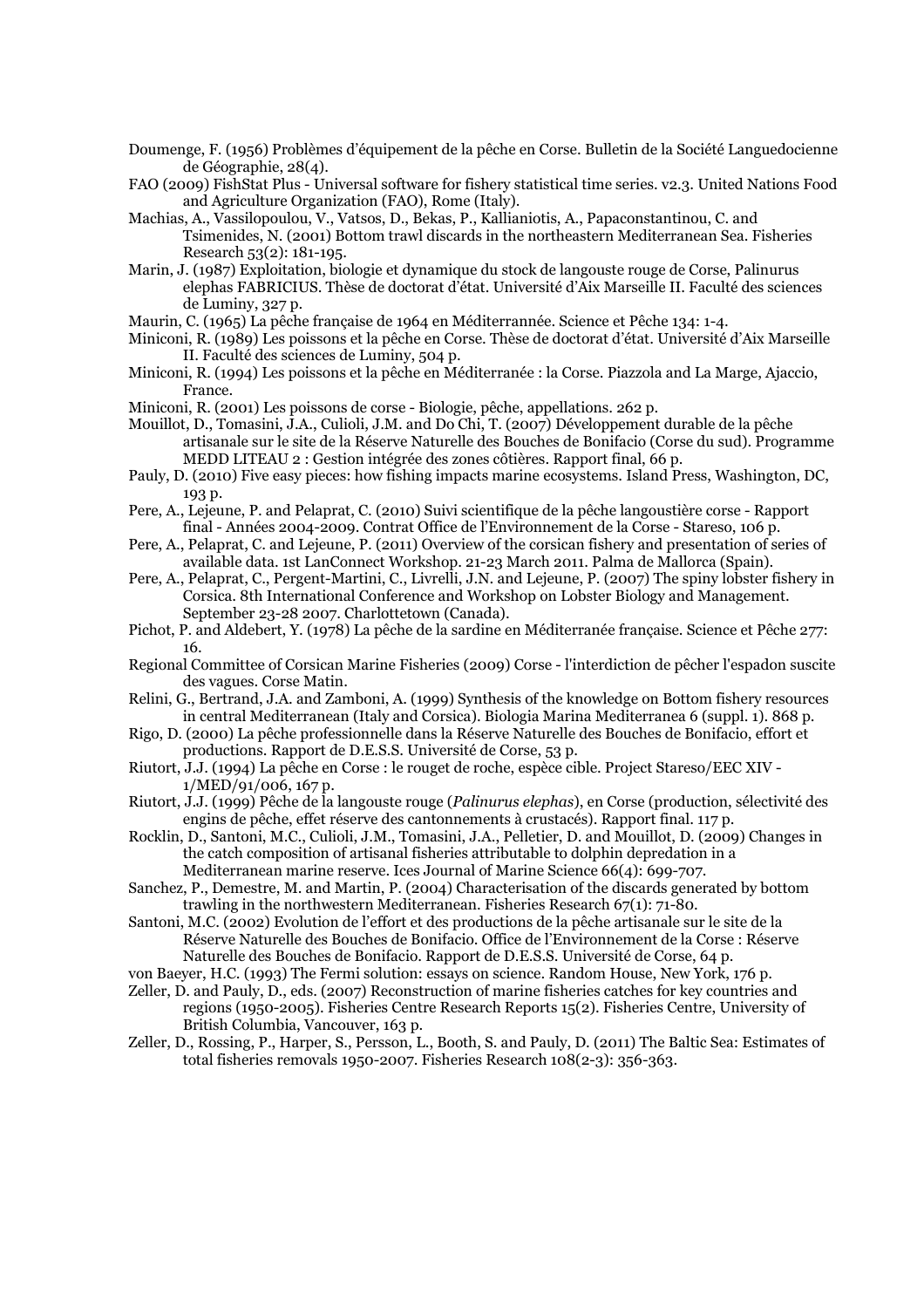|              | Domestic fisheries (t) |                             |  |  |  |  |
|--------------|------------------------|-----------------------------|--|--|--|--|
| Year         | Data reported to FAO   | <b>Re-estimated catches</b> |  |  |  |  |
| 1950         | o                      | 2759                        |  |  |  |  |
| 1951         | 0                      | 2751                        |  |  |  |  |
| 1952         | 0                      | 2744                        |  |  |  |  |
| 1953         | 0                      | 2736                        |  |  |  |  |
| 1954         | 0                      | 2728                        |  |  |  |  |
| 1955         | 0                      | 2666                        |  |  |  |  |
| 1956         | 0                      | 2603                        |  |  |  |  |
| 1957<br>1958 | 0<br>0                 | 2540<br>2475                |  |  |  |  |
| 1959         | 0                      | 2478                        |  |  |  |  |
| 1960         | 0                      | 2484                        |  |  |  |  |
| 1961         | o                      | 2634                        |  |  |  |  |
| 1962         | 0                      | 2740                        |  |  |  |  |
| 1963         | 0                      | 2698                        |  |  |  |  |
| 1964         | o                      | 2657                        |  |  |  |  |
| 1965         | 0                      | 2615                        |  |  |  |  |
| 1966         | O                      | 2506                        |  |  |  |  |
| 1967         | 0                      | 2427                        |  |  |  |  |
| 1968         | o<br>$\mathbf 0$       | 2422                        |  |  |  |  |
| 1969<br>1970 | 945                    | 2421<br>2373                |  |  |  |  |
| 1971         | 784                    | 2204                        |  |  |  |  |
| 1972         | 1280                   | 2206                        |  |  |  |  |
| 1973         | 966                    | 1757                        |  |  |  |  |
| 1974         | 1719                   | 2772                        |  |  |  |  |
| 1975         | 2128                   | 3195                        |  |  |  |  |
| 1976         | 1632                   | 2647                        |  |  |  |  |
| 1977         | 625                    | 1457                        |  |  |  |  |
| 1978         | 759                    | 1662                        |  |  |  |  |
| 1979         | 607                    | 1450                        |  |  |  |  |
| 1980<br>1981 | 1012<br>899            | 1968                        |  |  |  |  |
| 1982         | 1100                   | 1836<br>2109                |  |  |  |  |
| 1983         | 986                    | 1956                        |  |  |  |  |
| 1984         | 967                    | 1930                        |  |  |  |  |
| 1985         | 1042                   | 1934                        |  |  |  |  |
| 1986         | 895                    | 1746                        |  |  |  |  |
| 1987         | 811                    | 1672                        |  |  |  |  |
| 1988         | 1093                   | 2094                        |  |  |  |  |
| 1989         | 604                    | 1473                        |  |  |  |  |
| 1990         | 574                    | 1462                        |  |  |  |  |
| 1991         | 584<br>502             | 1469<br>1358                |  |  |  |  |
| 1992<br>1993 | 220                    | 1540                        |  |  |  |  |
| 1994         | 137                    | 1482                        |  |  |  |  |
| 1995         | 99                     | 1468                        |  |  |  |  |
| 1996         | 96                     | 1448                        |  |  |  |  |
| 1997         | 85                     | 1433                        |  |  |  |  |
| 1998         | 74                     | 1418                        |  |  |  |  |
| 1999         | 59                     | 1404                        |  |  |  |  |
| 2000         | 28                     | 1370                        |  |  |  |  |
| 2001         | 26<br>22               | 1342                        |  |  |  |  |
| 2002<br>2003 | 21                     | 1314<br>1287                |  |  |  |  |
| 2004         | 23                     | 1259                        |  |  |  |  |
| 2005         | 15                     | 1243                        |  |  |  |  |
| 2006         | 281                    | 1482                        |  |  |  |  |
| 2007         | $\mathbf 0$            | 1194                        |  |  |  |  |
| 2008         | 0                      | 1226                        |  |  |  |  |

**Appendix 1:** Annual catches by Corsican fisheries